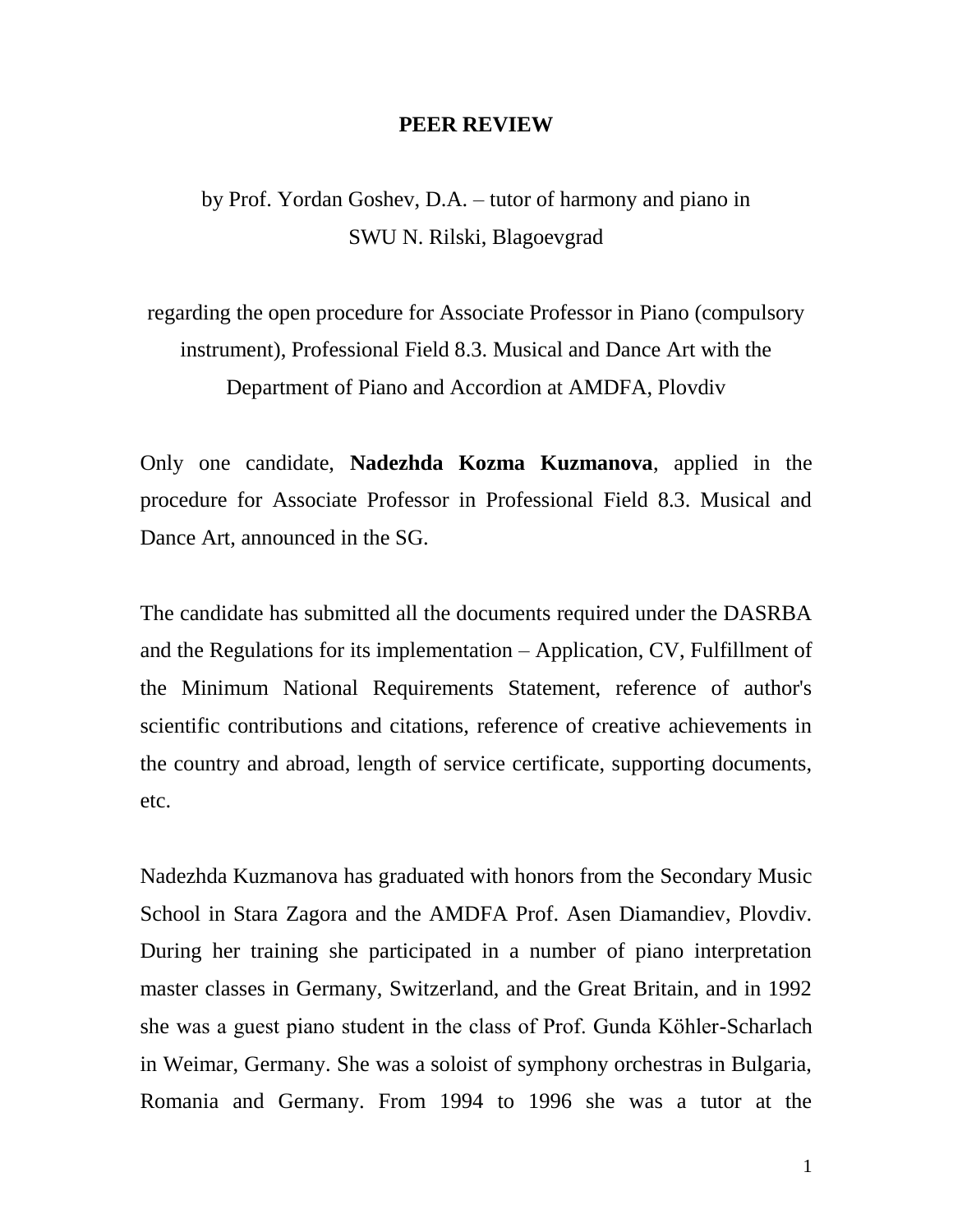Department of Orchestral Instruments and Singing, and since 1996 she has been a full-time piano tutor at AMDFA, Plovdiv. The Candidate has successfully defended her PhD thesis in 2014 with a dissertation topic: The Chamber Music of Gabriel Faure.

The documentation submitted by Nadezhda Kuzmanova, Ph.D. for the open procedure presents her artistic, academic, and pedagogical work with which she applied for the academic position. We are impressed by the active concert activity in the field of chamber music, the presentation to the audience of unknown works by Charles Ives, Gustav Merkel, Clifford Demarest, Velislav Zaimov, Francis Poulenc Claude Debussy, Vincent D'Indy, and traditional Japanese songs, integral presentation of the works of Gabriel Faure for violin and piano together with Prof. Nedyalcho Todorov and the work of Franz Schubert for 4 hands in a series of 5 concerts together with the pianist, Rayna Petrova, the concerts for two, three and four pianos by J. S. Bach, together with Collegium Musicum – Bankya with conductor Emil Yanev. This active concert activity with works of different ages, musical styles and composers of different nationalities is a proof of the professional qualities of Nadezhda Kuzmanova. Even more, many of the concerts she presents as artistic and creative activities, equivalent to habilitation work, have considerable success and repeated realization on stages in different cities of Bulgaria, as well as recording some of them for the BNR. The reviews in the press and specialized music editions are an additional indicator of the artist's qualities and her rank as musician with deep and artistic interpretive abilities.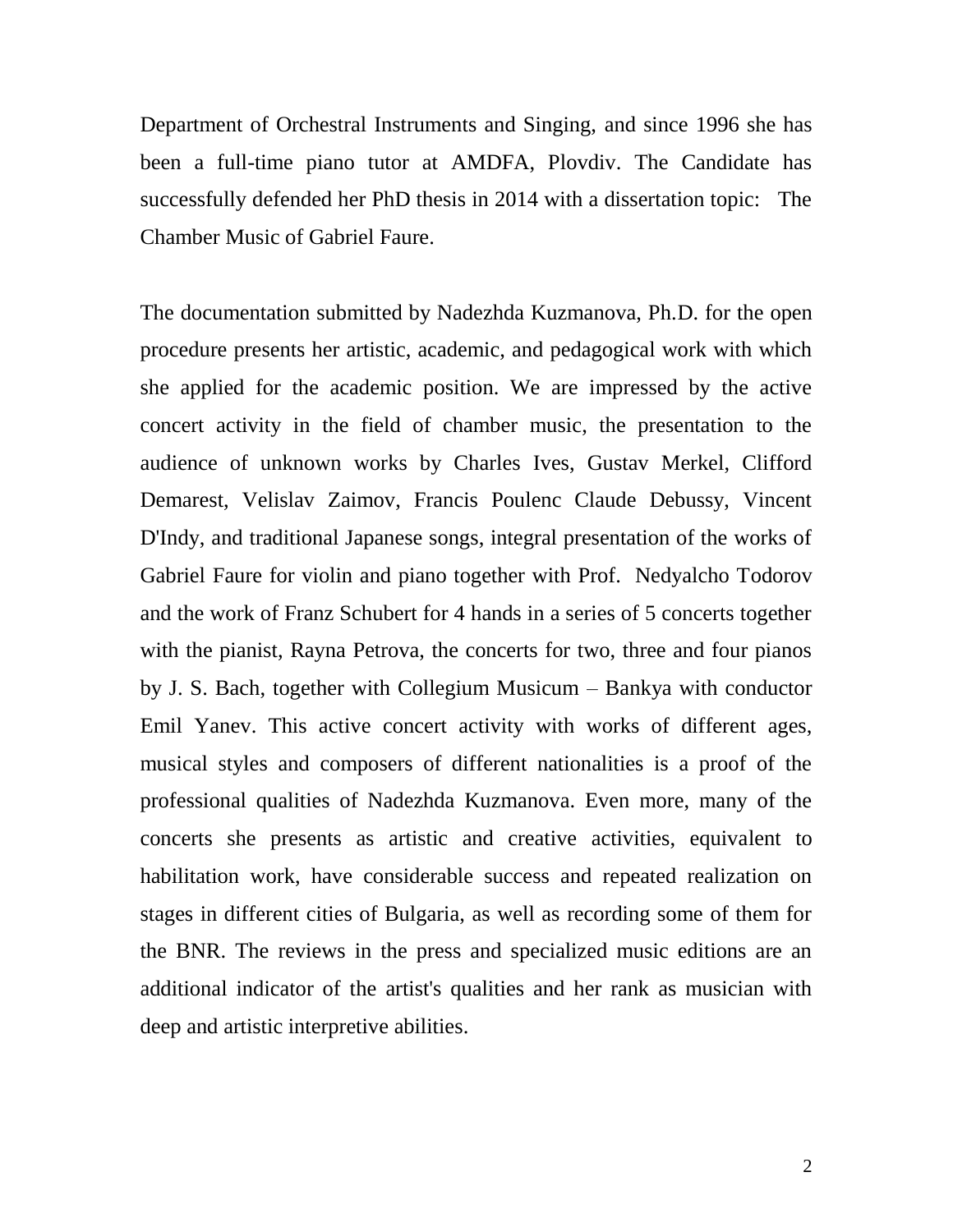Of additional value is the presented extra concert activity, which is not related to the artistic and creative work that replaces the habilitation work. Nadezhda Kuzmanova performs the premiere concert performances in Bulgaria of compositions by Clifford Demarest, Leroy Anderson, Gaetano Piazza, August Ritter, Felix Borowski, as an organ player and pianist, as a chamber performer of works by French, Russian, American authors together with Prof. Georgi Petrov, Arno Hovagimyan, Rayna Petrova, Prof. Albena Dimova, etc. In addition to the wide range of composers, representatives of different schools and ages, the variety of her performing realizations makes great impression – pianist, organ player, tutor, orchestra soloist, and chamber performer. All this gives a clear idea of the candidate's qualities, of being a stage partner desired by a number of well-established Bulgarian musicians, a performer who promotes the music art, of the precision and depth of her interpretations, of the emotional devotion in reproducing music images.

The realized master class The Role of the Pianist in Creating Interpretation and Ensemble, in Kobe, Japan and the Music of the Old Times Workshop Concert, the reviews of respected music specialists for her concert performances in dedicated music journals Musical Horizons and Art Spectrum, participation in a number of established music festivals is a sufficient proof for the professional qualities of Sen. Asst. Nadezhda Kuzmanova, Ph.D. I believe that the materials presented clearly prove the candidate's achievements and meet the criteria set out in the minimum scientometric data.